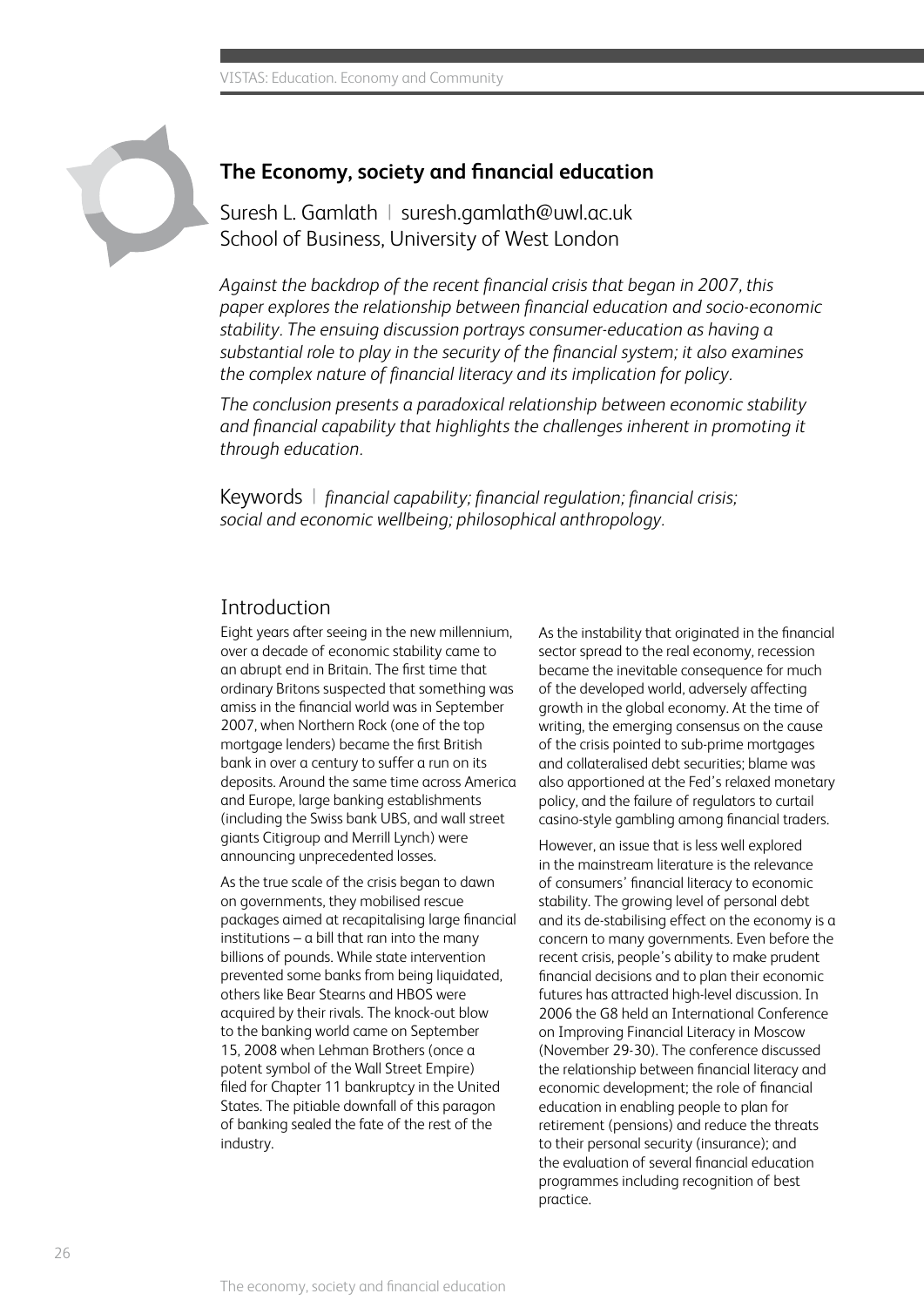More recently in 2009, Finance Ministers from the G20 countries meeting in Pittsburgh, USA, pledged to:

*'… launch a G-20 Financial Inclusion Experts Group. This group will identify lessons learned on innovative approaches to providing financial services to these groups, promote successful regulatory and policy approaches and elaborate standards on financial access, financial literacy, and consumer protection.'* (United States. The Pittsburgh Summit 2009) Article 14.

The issue of financial illiteracy is not only of concern to the developed world, but has become a global agenda, involving emerging economies as well. In March 2010, the Organisation for Economic Cooperation and Development (OECD) and the Reserve Bank of India jointly hosted a conference to '*advance and elevate the policy dialogue on financial education and literacy'* internationally; particularly in the South East Asian region, (OECD, 2010).

In Britain, the Financial Services Authority's Base Line Survey revealed that many people failed to adequately plan ahead for retirement, and they were not sufficiently prepared for contingencies like loss of income, or emergency expenditure (Atkinson et al., 2006). According to the report, only a small proportion of the UK households were facing a severe debt crisis, but a larger number were vulnerable to slight changes in economic conditions. One significant contributor to this state of affairs is the lack of responsible financial planning on the part of households – many of whom are incurring unsustainable levels of personal debt. This pattern of behaviour is marked by a generation gap, with a majority of people below the age of forty, being less financially capable than those older. However, one cannot entirely blame the consumer for a lack of restraint in an economy that thrived on credit-led spending made possible by an advanced financial economy. In developed economies, sophisticated financial systems have been successful at diversifying away the risk of holding personal debt. It is therefore not surprising that in a well insured economic environment people were generally ignorant of finance, Ferguson (2009).

Our modern financial system emerged from Big Bang Day on October 27, 1986 that changed the way business was done at the London Stock Exchange. With the transfer from the open-outcry method to electronic screenbased trading the rules effectively removed the distinction between stock brokering and stock jobbing. Until then, stock brokers bought and sold financial securities through stock jobbers on behalf of clients (i.e. investors); while stock jobbers dealt exclusively with brokers and other jobbers, making their profit on the bidask spread. After the reforms, brokers traded freely with other brokers without having to go through a jobber, and the use of faster electronic communication systems gave markets added liquidity and greater avenues for lowering risk (Michie, 1999, p. 543-94).

The regulatory controls that once existed to ensure 'gentlemanly' conduct were replaced by an ethos of self-regulation. Investment banks were left unfettered to invent new financial instruments to diversify away the risk of holding assets (and liabilities). With the blurring of the distinction between investment banking (which engaged more directly with asset trading on the exchange) and retail banking (which served the general public), financial alchemy that was once confined to elitist circles came to influence the lives of ordinary citizens.

The resulting complexity of financial services contributed to a classic case of information asymmetry in the market for consumer finance. For free-market systems to function efficiently, consumers must possess the ability to make choices that maximise their private benefit. The complexity of the modern financial economy has made understanding it, a more difficult task for the average person. We can therefore argue that the potential for market failure due to information asymmetry tends to be high, unless two broad interventions are made: first, to provide better information about financial products, and; second, to improve the ability of the consumer to make prudent financial choices.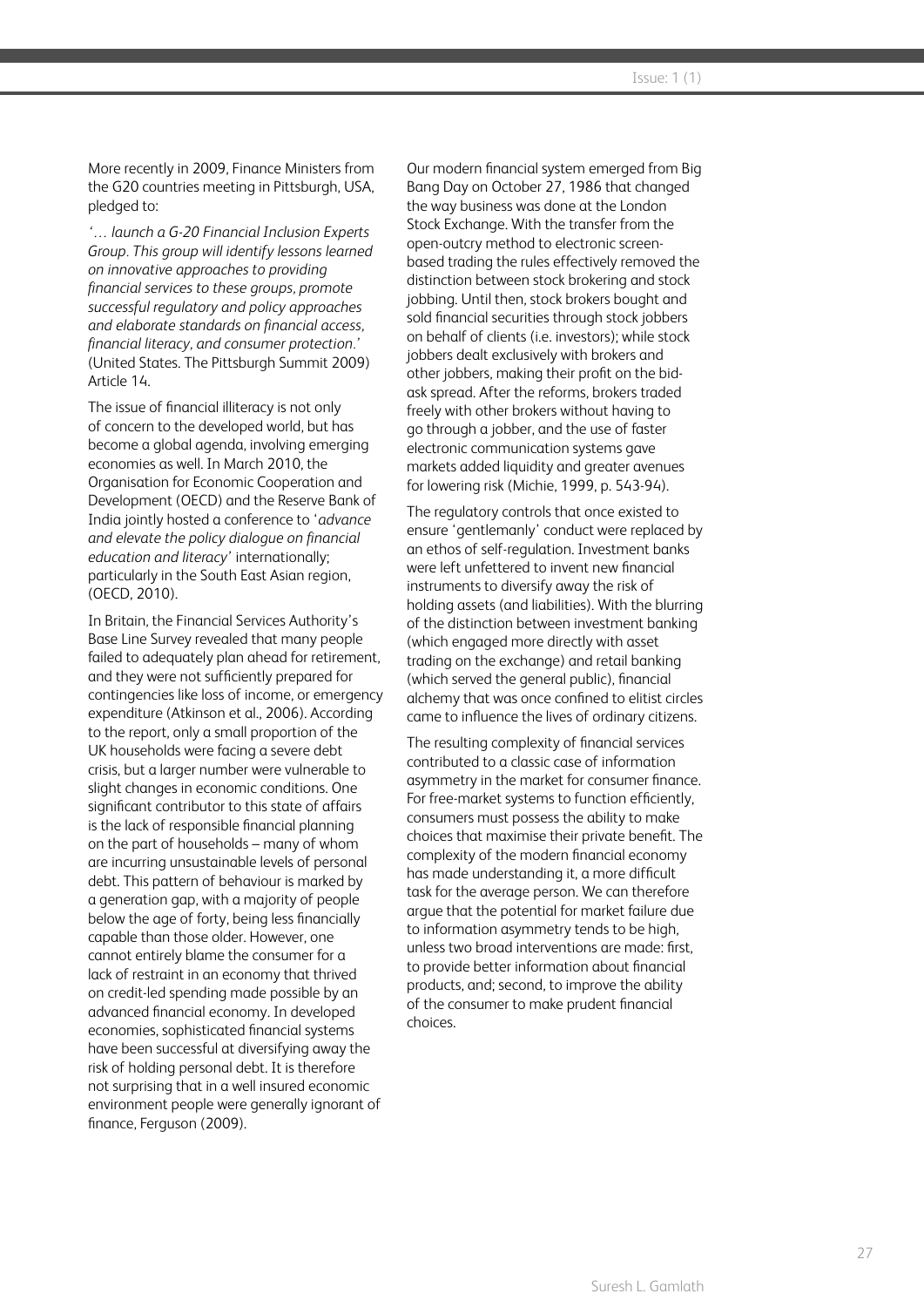# Economics, sociology, and pedagogy of financial education

The theory of free markets operates on the premise that by exercising their private interests, buyers and sellers contribute to the efficient allocation of societal resources, as if by an invisible hand (Adam Smith, 1776, book IV, ch.II, p.456). Societies that are driven by free-market fundamentals, allocate economic resources based on the private interests of buyers and sellers. It therefore implies that the rational consumer who acts to maximise his/ her private benefit would work in harmony with other rational consumers to discipline the producers into providing what consumers want. However, while the high street shopper's eye for a bargain can serve to increase competition among retailers; financial services are far more complex and therefore not readily discernible to the average consumer.

The resulting information asymmetry (Stigler, 1961) would cause providers of financial services to have an unfair advantage over their consumers, thus creating an imbalance of 'bargaining' power. If the problem is widespread and persistent it will compromise the market's allocative efficiency. Hence, for the financial services market to function efficiently, consumers must have an adequate understanding of personal finance. It is this issue that financial literacy seeks to address.

In principle, a financially literate person would be able to make effective decisions to promote his/her economic wellbeing, and would have the knowledge and understanding to make rational financial choices. According to the US Financial Literacy and Education Commission:

*'Financial literacy can be described as the ability to make informed judgments and to take effective actions regarding the current and future use and management of money. It includes the ability to understand financial choices, plan for the future, spend wisely, and manage the challenges associated with life events such as a job loss, saving for retirement, or paying for a child's education.'* (United States. Government Accountability Office (GAO), 2009) p.2

It therefore seems plausible that the systemic lack of financial literacy in society would lead to inefficiencies in the market for consumer finance.

As a deregulated financial industry, freed from the shackles of caution and restraint sought to maximize its profits, it deployed an arsenal of creative ingenuity to diversify-away the risk associated with investing and lending, through instruments collectively known as derivatives. As retail and investment banking combined their operations, it linked the consumer more directly to the financial markets. In the recent financial crisis, the weakness of the banking sector was attributed to its exposure to derivatives known as collateralised-debt obligations, which were backed by US sub-prime mortgage agreements. These instruments allowed mortgage loans to be repackaged as tradeable securities, and sold on the international financial exchanges. A mortgage may be regarded as both an asset and a liability: to the borrower the loan constitutes a liability; while to the issuer it would be an asset that yields a regular interest income, and a claim on real estate. As these mortgage-backed securities were sold onto third parties – the end beneficiary was no longer the original issuer, but the party that owned the financial instrument backed by these mortgage agreements. So long as the borrower was able to maintain scheduled payments there ought not to be any concern; however, a small but significant proportion of these derivatives were backed by sub-prime mortgages.

In the US sub-prime mortgage market, lenders made loans to people who due to their low income or patchy credit history did not qualify for a normal mortgage loan. Sub-prime borrowers were therefore more likely to default on their loans, and in many cases their homes did not offer substantial collateral. Furthermore, sub-prime borrowers paid a much higher rate of interest than ordinary borrowers, thus increasing the burden of keeping up with debtrepayments and adding to the risk of default. Through collateralised debt instruments this personal risk was transmitted to the rest of the economy through the financial system – afflicting not only the American economy but also the global economy. Setting aside contributing factors such as the unscrupulous practices of sub-prime lenders (Grose, 2009), the bubbling real-estate market (Coleman et al., 2008), and government policy that encouraged home-ownership; a financially literate consumer would have realised that what was being offered was too good to be true, and that in the long run he/she would be worse-off.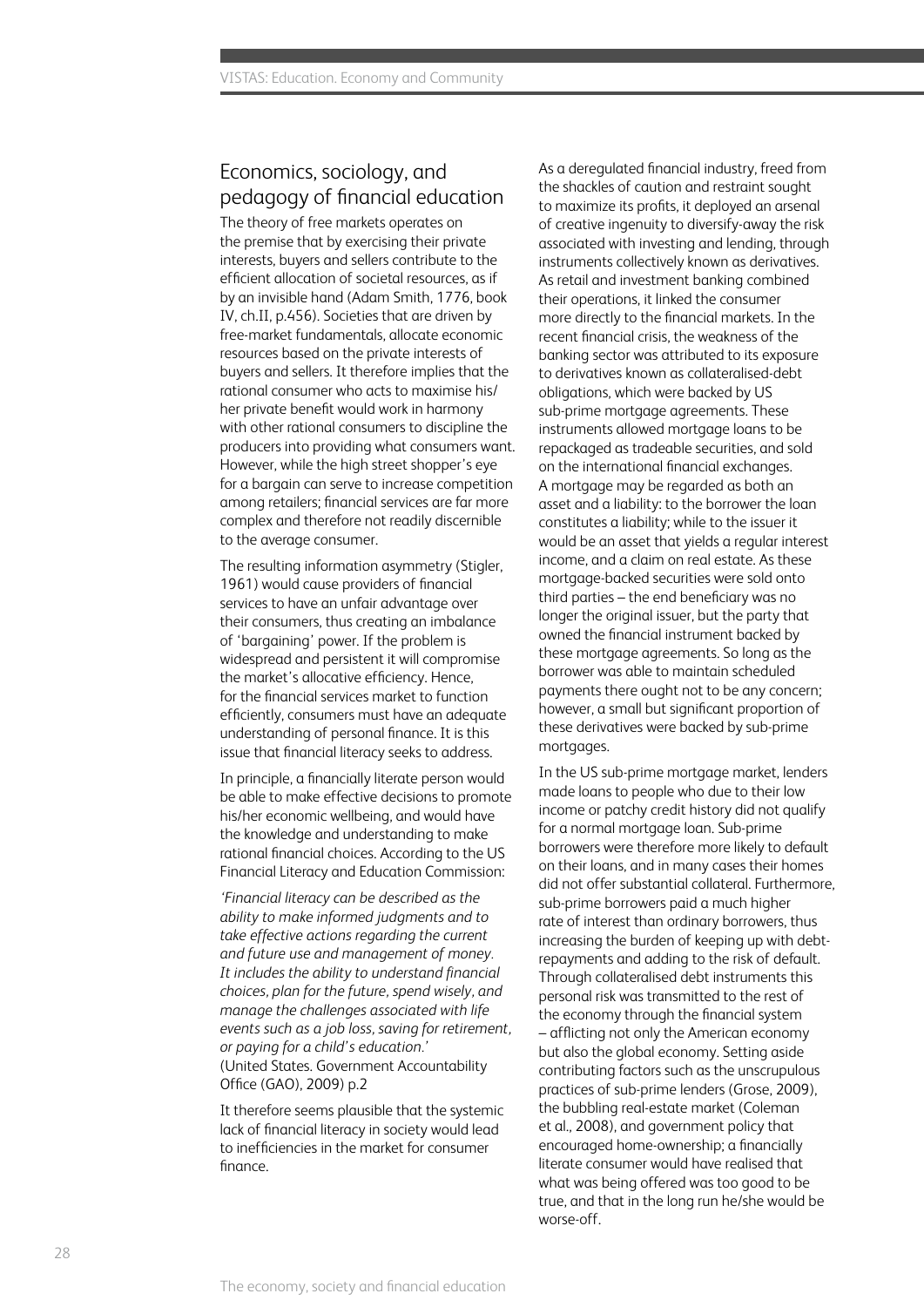When viewed from an educational perspective, the whole incident may attributed to people's lack of financial literacy (Gamlath, 2008).

It is therefore fitting that regulatory efforts to strengthen the financial system should also address financial literacy and personal financial education as a significant part of legislation. The Financial Services Bill that had its first reading in the House of Commons in November 2009 provides for the establishment of a Consumer Financial Education Body (CFEB) whose function it will be:

- *… to enhance …*
- *(a) the understanding and knowledge of members of the public [of] financial matters (including the UK financial system); and*
- *(b) the ability of members of the public to manage their own financial affairs. Financial Services Bill (2010), s.8 / c.6A (FSA 2000). See also Great Britain (2010) for the Financial Services Act.*

However, underlying the obvious nature of financial literacy are some subtle realities which have implications for efforts to revitalise it within society; one of these is its relation to social status, (SEDI, 2004, Atkinson et al., 2006). The lack of financial literacy impacts unevenly on different demographic and socioeconomic groups – for e.g. people from more affluent backgrounds would suffer less from it than those of the 'working-class'; an older person with a family, is likely to be more adept at managing personal finances than a single young adult. Moreover, financial literacy is dependent on the level of education. Mandell (2008, p. 29) noted that:

*'College students are far more financially literate than high school students, and literacy increases with each year of college.'*

Also, economic status tends to be co-related to other factors such as race, ethnicity, age, gender and family status (for instance singleparent families). Therefore, improving financial literacy, may involve focussing on: poorly educated people from particular ethnic or racial groups; young people mainly from low-income families; single parent families struggling to make ends meet, and so on. Targeting these vulnerable social groups who are less immune to economic shocks would yield a greater marginal benefit to society – but it would also mean recognising that personal financial education has an inherent social bias. In the recent crisis, sub-prime lending was common place in the poor neighbourhoods of the US, and was largely confined to low-income

households which had little or no access to mainstream sources of finance, (Engel and McCoy, 2007, Immergluck, 2009). Perhaps a more equitable concept would be financial capability as applied by Johnson and Sherraden (2007).

The notion of capability refers to the freedom of choice a person has in life (Sen, 1993); it refers to real opportunities that people have when deciding what course of action to take in managing their economic wellbeing, (Nussbaum, 2002). The key difference between literacy and capability is that the later takes account of external conditions in addition to the person's internal capability. Without access to mainstream finance a person would not have these real opportunities and therefore teaching him/her to make informed choices (i.e. financial education) would be practically redundant. Dixon (2007) suggested that delivering greater financial education to the consumer should also need to involve the Department for Education and Skills, as well as the Department for Work and Pensions, which are well placed to provide education to vulnerable groups in society. Inclusion of such groups is a critical factor to the success of any national scheme, because even if a person were to possess the knowledge and understanding to make the rational choices; it would be useless if he/she is shunned by the local bank and the only recourse to funds is the *'local loanshark'* (Ford and Rowlingson, 1996, Regan and Paxton, 2003). Without access to mainstream financial services, financial literacy would be of little or no use to low-income households (Kempson et al., 2005); hence, regulation should address this issue as exigently as placing greater controls on bankers' bonuses.

Effective regulation should therefore seek to create (greater) access to mainstream financial services for lower-income households. In Britain, the body charged with advising the government on creating greater access to mainstream financial services for lower-income households is the Financial Inclusion Taskforce (see Great Britain. HM Treasury, 2010). Its job is to monitor and evaluate the government's 'financial inclusion goals' published alongside the 2004 Pre-Budget Report, and to offer independent advice to the Treasury in this regard. However, greater access to financial services alone solves only part of the problem; without the right education the consumer would be no better off. Greater freedom has to be combined with increasing the consumer's competency to make rational choices and informed decisions.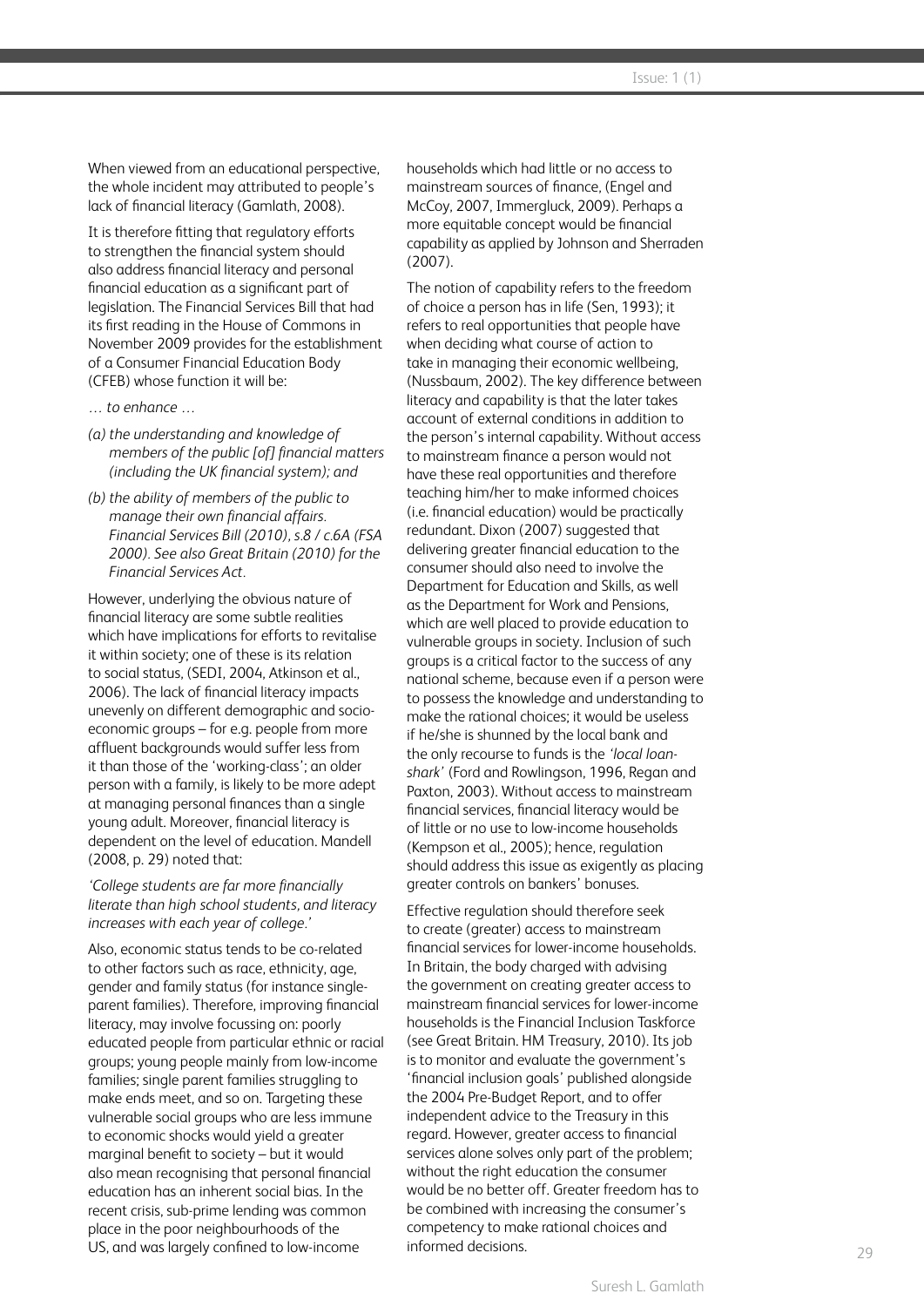(Atkinson et al., 2006)'s definition of financial capability includes a person's attitudes and behavioural patterns in five key areas: making ends meet; keeping track of personal finances; planning ahead; choosing financial products, and; staying informed about financial matters. Unlike studies in the US that measure financial literacy in terms of financial cognition; surveys in the UK have included people's actual behaviour and attitudes towards managing their own finances. Financial capability therefore, is not merely about knowing; it also involves doing. This implies that the financially capable person does more than recite basic concepts by memory; a financially capable person must think and behave rationally. However, this tends to be easier said than done.

Some readers may have at some point been motivated (for example by a health seminar) to eat responsibly and to exercise more regularly; but if they are like the majority of people, they would have in a few months deviated from their original (strict) regime. For most people, it takes quite a lot of personal discipline and willpower to achieve a healthy lifestyle: whether it involves slimming down, quitting cigarettes, or sorting out one's finances. Appreciating the virtues of personal money management; having the financial vocabulary to understand and communicate effectively; or knowledge of various financial services, in and of itself would not be sufficient. Instead, financial capability may be regarded as a form of social instinct, which is acquired through the process of socialisation; but unlike cognitive knowledge, it defines a person's behaviours, attitudes and how he/she reacts in certain situations. Hence, teaching personal finance from an early age might prove highly effective, (Bernheim et al., 2001, Davis et al., 2008).

Traditionally, children learned basic life-skills (like personal finance) from their parents at home; while the school concentrated on literacy and cognitive development through formal subjects like maths, science, history etc. Given the complexity of the financial world, not all households would be able to provide their off-spring with the necessary financial skills to survive in the real world. Also, given its association to socio-economic class (discussed earlier) there exists a case for schools to provide more financial education in the classroom.

In Britain, schools have been teaching economic wellbeing and financial literacy as part of the citizenship curriculum since 2002; however, it is not mandatory and forms part of a repertoire of other elements included in the citizenship curriculum. A study commissioned by the Ifs School of Finance (Davis et al., 2008), supports the view that providing dedicated lessons in personal finance would be a more effective approach to improving financial capability than infusing it with other subjects. This view was shared by a group of more than eighty MPs who signed a motion in June 2007 calling on the government to introduce stand-alone GCSEs and A-Levels in personal finance (Ford, 2007). However, there are pragmatic obstacles that have to be overcome if mandatory lessons in personal finance are to become a common reality in UK schools – chief among them is the already crowded curriculum, and teachers' own understanding of personal finance. Besides increasing the educational provision, there is also the issue of effective pedagogy: would formal education be able to deliver a meaningful learning experience that develops a person's financial instinct?

The education system is generally oriented towards developing literacy; but financial capability calls for it to condition people's behaviour. Most money management courses base their curriculum on the life-cycle hypothesis, which assumes that people are able and willing to plan their current consumption and savings to provide for significant changes in future circumstances such as owning a home, starting a family, going into retirement, etc., (Modigliani and Brumberg, 1954). In reality, however, most (if not all) personal financial decisions carry a significant emotional bias; far from basing their decisions on methodical planning (mechanical reasoning), people are more likely to use intuition – which behavioural psychology calls heuristic simplification.

(Kahneman and Tversky, 1979)'s Prospect Theory, suggests that people's decisions are not based on probabilities of the future but on 'decision weights' which are attached to potential gains or losses. (Kahneman and Tversky, 1984) note some peculiar facts about people's reactions to gains and losses: for e.g. a £2000 gain would make a person happier than gaining £1000; but not twice as happy. Furthermore, a person's negative reaction to loss is greater than the positive reaction to gain. That means, for a typical person in his/her thirties saving to provide for retirement, the relative satisfaction gained from building up a nest egg may appear to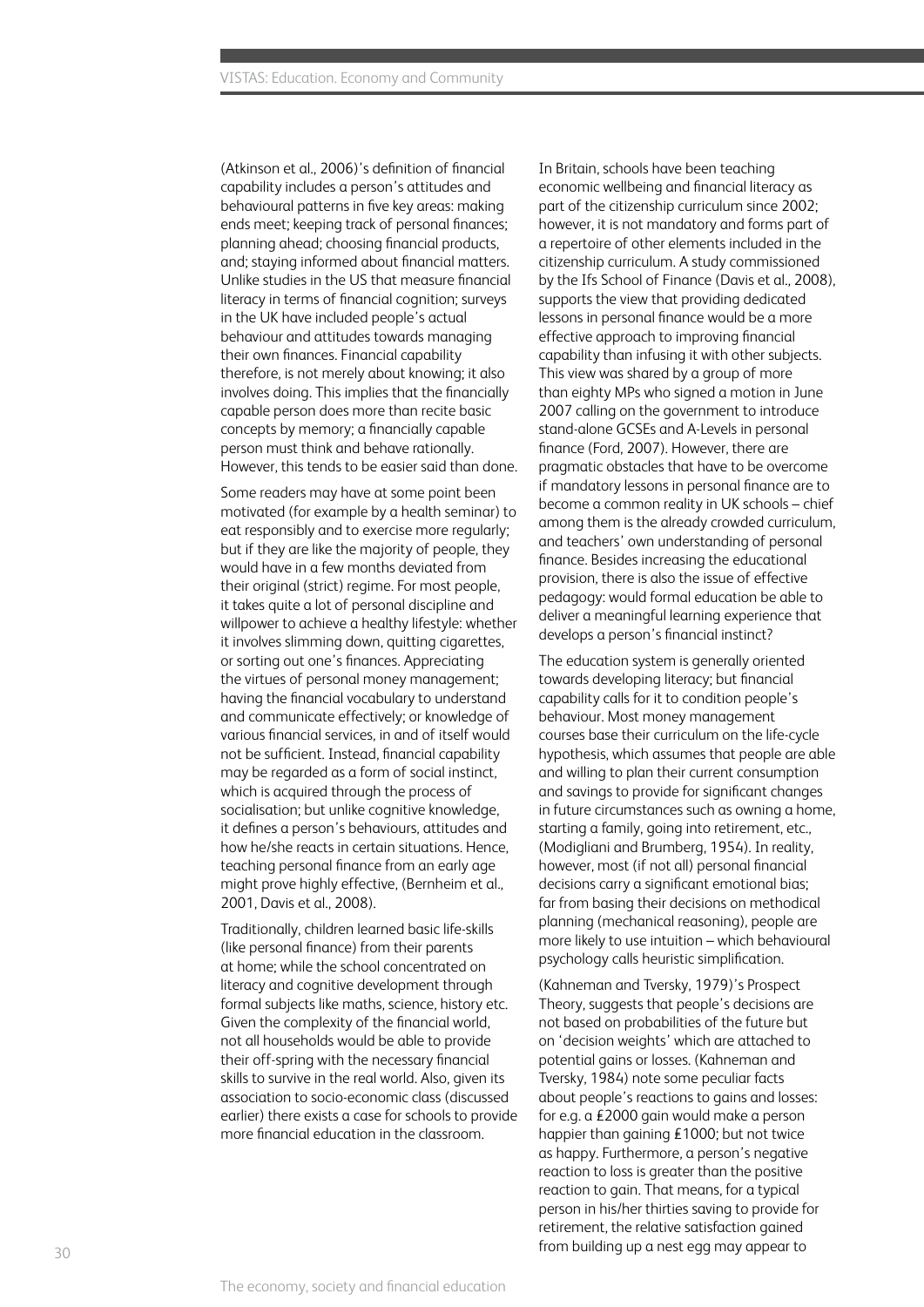be less than the opportunity cost of forgoing current consumption. (Thaler and Benartzi, 2004) noted that money management seminars given to employees to encourage them to save for the future were not effective at encouraging conducive behaviour. Instead they suggested that a more effective means of encouraging saving behaviour would be to alter company pension schemes such that they link increases in contributions to increases in pay – eliminating the need for individuals to make financial decisions.

When making financial decisions people do not always go for the cheaper option, they do not use textbook cost-benefit-analysis; instead their choices are influenced by emotional bias. (Prelec and Loewenstein, 1998) found that people planning to purchase an electrical appliance (e.g. a washing machine) would prefer a payment plan that begins after purchase; but when the same option is offered to pay for a holiday, people preferred to pay for it before going on that holiday – even though both payment options were identical. Their research illustrated the use of mental accounting in personal financial decisions. Financial management courses teach people to keep track of their incomes and expenditures (accounting), and to plan for the future, anticipating likely changes in circumstance (budgeting). However, when recording their financial transactions people use a mental accounting system in which each decision is compartmentalised and isolated from others – such that one decision is being made with relative disregard to other decisions, actions and outcomes. For example, let's take the classic case of a couple saving towards their mortgage deposit on their first home. They already have £12,000 in the bank and are working up to £25,000. The pair has created a mental account in which the £12,000 in the bank is emotionally attached to their future home. Meanwhile, if they were to consider purchasing a car worth £7,000 they would rather finance it through a separate loan, willing to pay twice the interest they are earning on their cash savings; even though using their cash savings would have been the cheaper option. For our couple, the rational option would be more painful, because they have already created a *house* mental account which is kept separate from the *car* mental account – although mixing the two would have been financially cheaper. Therefore in practice, a person's decision whether to borrow to finance a large expenditure is not based on objective budgeting, but on mental budgeting.

People would be willing to get into debt in order to finance a durable good such as a TV or a car as these would be consumed over a longer period; whereas paying for a vacation after they have consumed it would be perceived as a burdensome debt. Therefore, people's borrowing habits are not merely determined by how much debt they are getting into or the interest they pay on it; but whether it actually *feels* like a debt. Such biases tend to make our everyday financial behaviours to deviate from what is expected by traditional theories of economic behaviour. When courses in money management are developed, it is to the traditional theories that they often subscribe – possibly falling short of their true potential. This begs the question: how do we make financial education more effective such that it delivers the essential capabilities that people need to make effective decisions in real life? Part of the answer is to re-examine how we teach personal finance.

Given that personal financial education should seek to improve people's capacity to make sensible judgements in real situations, one pedagogic approach worth noting is experiential learning. Here, learners acquire the requisite knowledge and skills by experiencing the phenomena they are attempting to understand. 'Meaningful experience' enables us to build conscious connections as we attach a sensory value to each experience (Dewey, 1916). Learning through experience results in change within us; it leads to changes in behaviour and attitudes, and improves our judgement. (Kolb, 1984) presented a four-stage iterative model of the experiential learning process: it begins when the learner actively interacts with "concrete experience" of a real situation and reflects on this experience. The learner then conceptualises the experience, and formulates a working hypothesis about the phenomenon, which is then tested through application to the real situation. This process occurs in a continuous cycle until it reaches a natural climax; or is terminated. In formal education, teachers have used simulations of real situations to give their students the opportunity to learn from experience, but in the safety of their classroom, (Faria, 2001).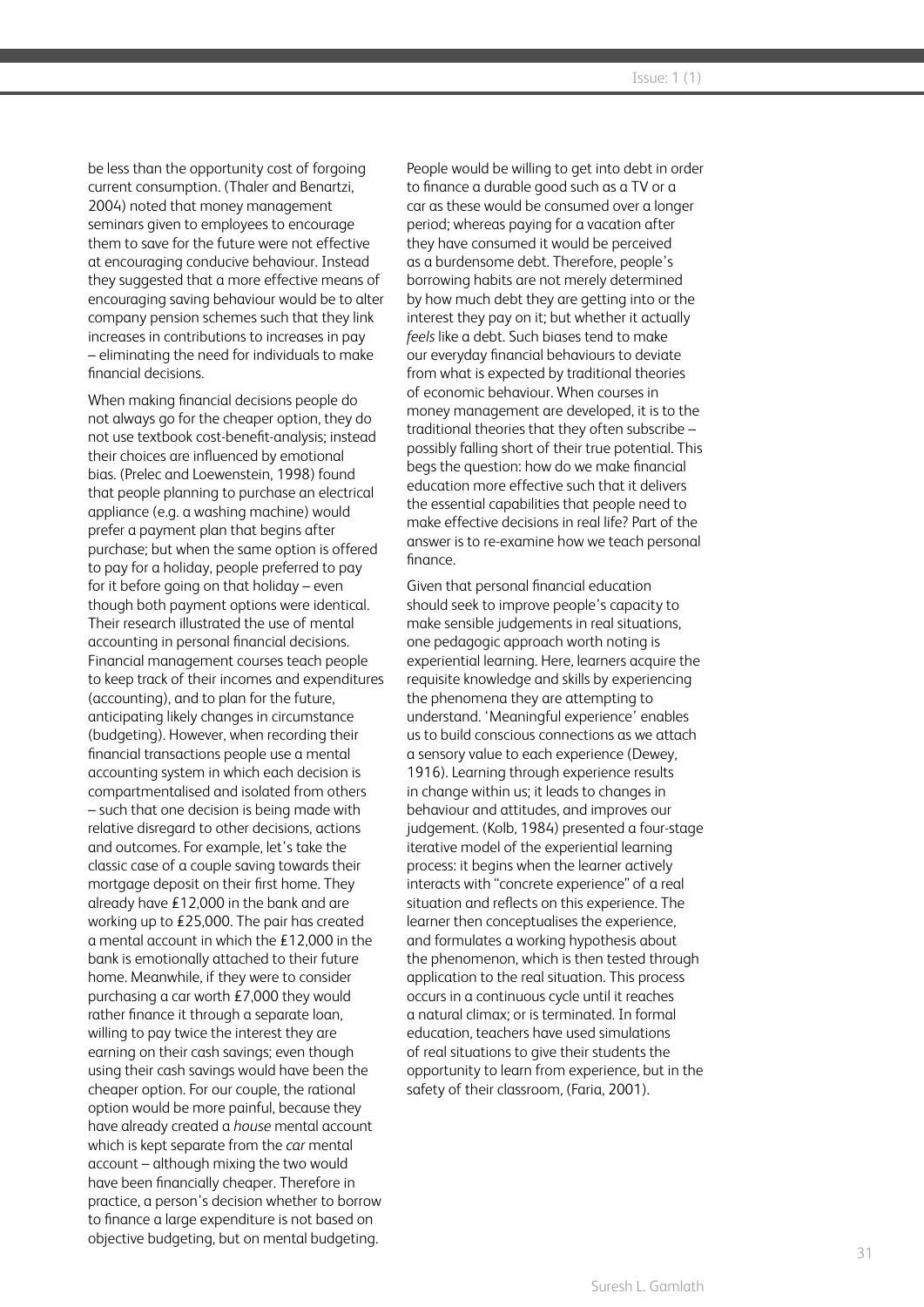(Mandell, 2008) may have found empirical evidence that confirms the effectiveness of experiential learning in finance. When comparing financial literacy of school leavers, he observed a noticeable difference among children who had taken identical money management programmes in school. Children whose programme included a simulated stock market game demonstrated greater financial literacy than those who took the same programme but without the simulation. In a typical stock market simulation, students were given a hypothetical sum of money (usually \$100,000) and tasked with making investment decisions on financial assets traded on the stock exchange under realistic market conditions. The object of the game was to maximise returns over a given period; it gave students a meaningful experience of the relationship between risk-and-return, as they learned to make financial judgements through a process of action and feedback. (Dewey, 1916) noted that in such learning environments students became part of the phenomenon they were attempting to learn, and are not merely spectators of theory; instead they acquire the potential for reflection and deep thought, enabling them to apply the principles they had learnt to new and different situations later on in life.

For financial education to make a real difference in people's lives, it should begin early in life and continue beyond school and into adulthood, (Preston and Feinstein, 2004). This is because experiential learning does not stop after school, in fact it increases. The meaningful experience that formed the basis for learning during the early years has changed – it has now become the person's life itself. In early education the emphasis should be on developing cognition; however in the later stages the emphasis should shift to "behavioural conditioning" (Shirer and Tobe, 2005). Thus, equipping people with the skills required to survive in financial life may require a shift from education to training (McCrea, 1920). These are early days and therefore it is hard to fully determine the scope and effectiveness of the latest plans to improve the nation's financial capability; but what is certain is that to tangibly improve financial capability it needs to be driven by the right philosophy and purpose, else it risks being little more than a public information service.

### Conclusion

The discussion above has highlighted the subtle yet inextricable link between financial education and economic stability. In addition to weaknesses in the banking system, the recent crisis has underscored the strategic significance of financial capability. For markets to function efficiently it is important to ensure the symmetry of information between sellers and buyers; however, the complexity of the financial system places the consumer at a natural disadvantage. To redress this imbalance two forms of interventions are necessary: on the one hand to ensure that suppliers of financial services provide greater information about their products, and; at the same time to improve the consumer's ability to make prudent financial choices.

Beyond its direct relevance to the stability of free-market economic systems, financial capability has a strong association with social justice. Providing effective financial education to the masses should be part of a broader public policy aimed at greater social inclusion. Acquiring the skills to survive in a complex and dynamic financial world is an experiential process that is co-dependent on the environment. Therefore, teaching methods that actively build on experience and interaction have been promoted as highly effective means of building capability.

Paradoxically, despite our best efforts at educating the consumer's financial sensibilities; the greatest teacher may turn out to be the economy itself. In a relatively stable economy with a large social-welfare state and a well insured consumer, financial capability (as discussed above) would seem irrelevant to people's economic wellbeing, and therefore the net social benefit of greater financial education, would be low. The net social benefit of financial capability seems to be dependent on the state of the economy and its impact on our expectations of the future. Hence, the onset of recession and the return to *boom and bust* might prove to be an effective educational tool – teaching people the fundamentals of scarcity and choice; changing their attitude towards credit; and making them more receptive to the importance of prudent financial management.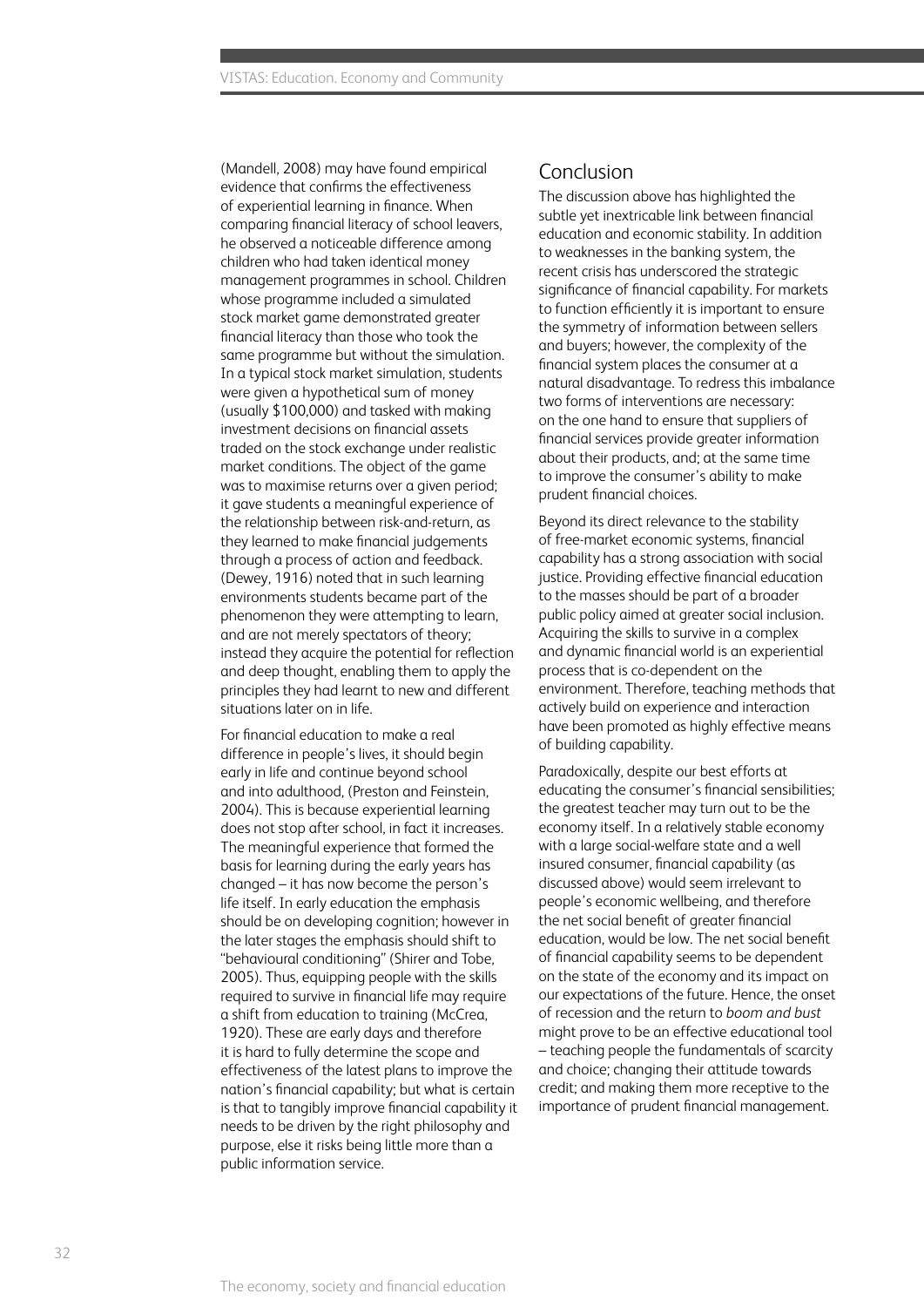### References

Atkinson, A., McKay, S., Kempson, E. and Collard, S. (2006) *Levels of financial capability in the UK: results of a baseline survey.* [online]. Bristol: University of Bristol Personal Finance Research Centre.

Available from: <http://www.bristol.ac.uk/ geography/research/pfrc/themes/fincap/ pfrc0602.pdf>

Bernheim, B., Garrett, D. and Maki, D. (2001) Education and saving: the longterm effects of high school financial curriculum mandates. *Journal of Public Economics,* 80, p. 436–66.

Coleman, M. D., LaCour-Little, M. and Vandell, K. D. (2008) *Subprime lending and the housing bubble: tail wags dog?* [online], Social Science Research Network.

Available from: <http://ssrn.com/ abstract=1262365>

Davis, P., Ralph, S., Farnsworth, V., Shi, X., Black, L., Kambalouka, A. and Farrell, P. (2008) *The influence of financial literacy education on students' personal financial management and aspirations.* Manchester: University of Manchester.

Dewey, J. (1916) *Democracy and education: an introduction to the philosophy of education.*  New York: Macmillan, p. 163-78.

Dixon, M. (2006) *Rethinking financial capability: lessons from economic psychology and behavioural finance.* London: IPPR.

Engel, K. C. and McCoy, P. A. (2007) *From credit denial to predatory lending: the challenge of sustaining minority homeownership.* [online]. Social Science Research Network, working paper series.

Available from: <http://ssrn.com/ abstract=1011489>

Faria, A. J. (2001) The changing nature of business simulation gaming research: a brief history. *Simulation and Gaming,* 32, p. 97-110.

Ford, J. and Rowlingson, K. (1996) Low-income households and credit: exclusion, preference and inclusion. *Environment and Planning,* 1, p. 1345-60.

Ford, L. (2007) Government urged to provide student finance lessons. *The Guardian*. London.

Gamlath, S. L. (2008) *An educational construct of the first great financial crisis of the Third Millennium.* [online]. Social Science Research Network, working paper series.

Available from: <http://ssrn.com/abstract= 1287691>

Great Britain. (2010) *Financial Services Act 2010.* [online]. Great Britain: National Archives/ HM Government.

Available from:<http://www.legislation.gov.uk/ ukpga/2010/28/contents>

Great Britain. HM Treasury, (2010) *Financial Inclusion Taskforce.* [online]. Great Britain: National Archives/UK Government. Available at: <http://www.hm-treasury.gov.uk/ fit\_index.htm>

Great Britain. House of Lords, (2010) *Financial Services Bill.* Great Britain: House of Lords.

Grose, C. (2009) *Of victims, villains and fairy godmothers: regnant tales of predatory lending.* [online].Clinical Research Institute at New York Law School, Research paper series, paper no. 08/09#20.

Available from: <http://ssrn.com/ abstract=1412784>

Immergluck, D. (2009) *Neighborhoods in the wake of the debacle: intrametropolitan patterns of foreclosed properties.* [online].Social Science Research Network, working paper series.

Available from: <http://ssrn.com/ abstract=1533786>

Johnson, E. and Sherraden, M. S. (2007) From financial literacy to financial capability among youth. *Journal of Sociology and Social Welfare,*  XXXIV, p. 119-46.

Kahneman, D. and Tversky, A. (1979) Prospect theory: an analysis of decision under risk. *Econometrica*, 47, p. 263-91.

Kahneman, D. and Tversky, A. (1984) Choices, values and frames. *American Psychologist,* 39, p. 341-50.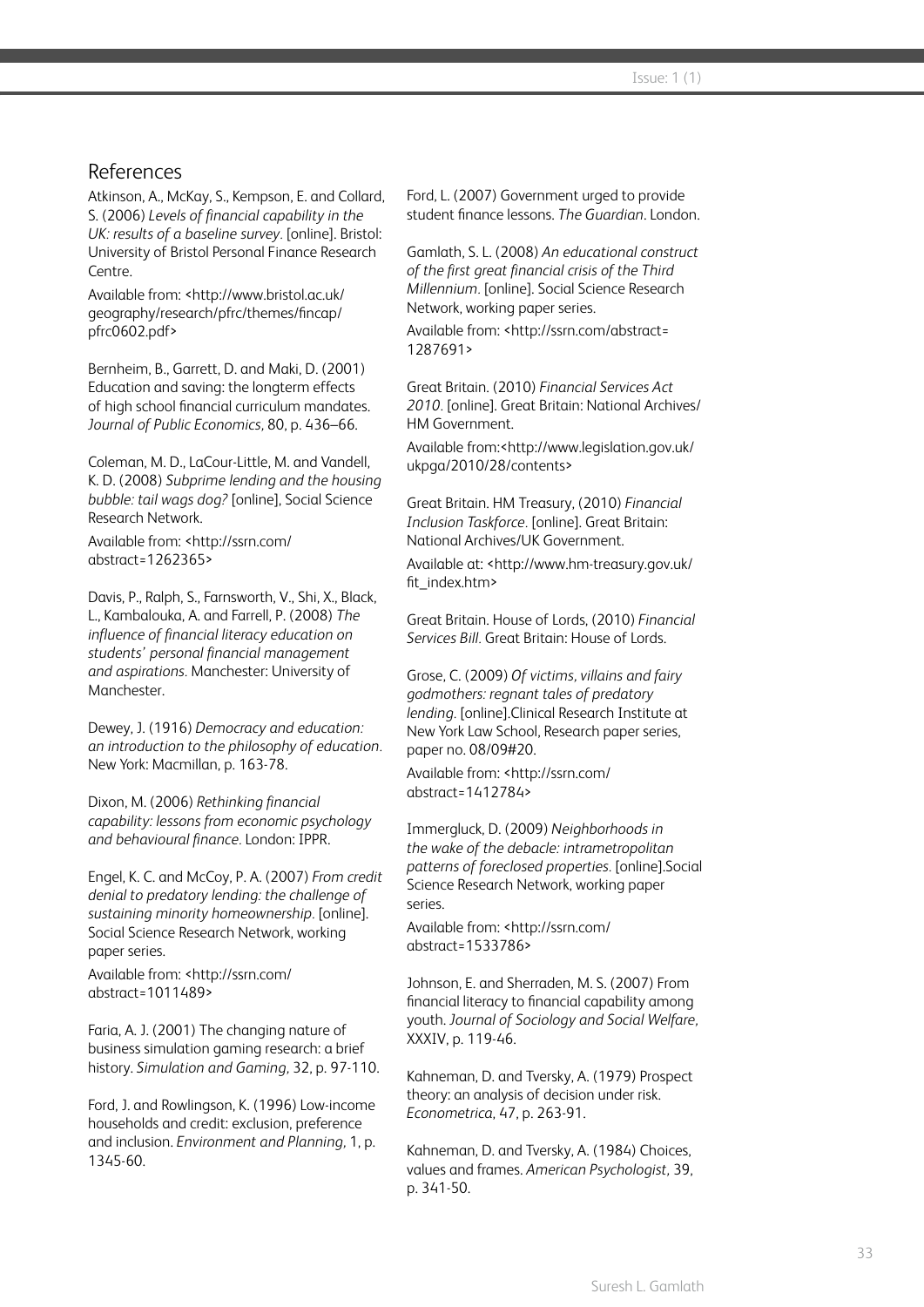Kempson, E., McKay, S. and Collard, S. (2005) *Incentives to save: encouraging saving among low-income households.* Bristol: University of Bristol, Personal Finance Research Centre.

Kolb, D. A. (1984) *Experiential learning*. Englewood Cliffs, NJ.: Prentice Hall.

Mandell, L. (2008) *The Financial Literacy of Young American Adults: Results of the 2008 National Jump\$tart Coalition Survey of High School Seniors and College Students, The Jump\$tart Coalition for Personal Financial Literacy.*

McCrea, N. G. (1920) Training versus education. *The Classical Journal*, 15, p. 482-93.

Michie, R. C. (1999) *The London Stock Exchange: a history.* Oxford: Oxford University Press.

Modigliani, F. and Brumberg, R. H. (1954) Utility analysis and the consumption function: an interpretation of cross-section data. *In Post-Keynesian economics,* ed. K.K. Kurihara. New Brunswick, NJ.: Rutgers University Press.

Nussbaum, M. (2002) Capabilities and human rights. In Grieff, P. D. and Cronin, C. (Eds.) *Global justice and transnational politics: essays on the moral and political challenges of globalisation,* eds. P.D. Grieff and C. Cronin. Cambridge, MA.: MIT Press.

OECD (2010) RBI-OECD *Workshop delivering financial literacy challenges, approaches and instruments.* Bangalore, India, OECD: Directorate for Financial and Enterprise Affairs.

Prelec, D. and Loewenstein, G. (1998) The red and the black: mental accounting of savings and debt. *Marketing Science,* 17, p. 4-28.

Preston, J. and Feinstein, L. (2004) *Adult education and attitude change: wider benefits of learning research.* London: Centre for Research on the Wider Benefits of Learning.

Regan, S. and Paxton, W. (2003) *Beyond bank accounts: full financial inclusion.* London: IPPR.

SEDI (2004) *Discussion paper: financial capability and poverty.* Ottowa: Policy Research Initiative.

Sen, A. (1993) Capability and well-being. In *The quality of life,* eds. A. Sen and M. Nussbaum. Oxford:Clarendon Press.

Shirer, K. and Tobe, E. (2005) *Getting ready to save: applying stages of change theory to financial education for families with low incomes.* Michigan: Michigan State University.

Smith, A., (1776) *The wealth of nations, book IV* Ch. II, p.456. [online]. London: Adam Smith Institute.

Available from: <http://www.adamsmith.org/ adam-smith-quotes>

Stigler, G. J. (1961) The economics of information. *Journal of Political Economy,* 69, p. 213-25.

Thaler, R. H. and Benartzi, S. (2004) Save more tomorrow: using behavioral economics to increase employee savings. *Journal of Political Economy,* 112, p.164-87.

United States. Government Accountability Office (GAO), (2009) *Financial Literacy and Education Commission: progress made in fostering partnerships.* [online]. GAO-09-638T. Washington DC.: GAO.

Available from: <http://www.gao.gov/new. items/d09638t.pdf>

United States. The Pittsburgh Summit (2009). *Leaders' statement: The Pittsburgh Summit.*  [online]. United States: U.S. Department of State.

Available from: <http://www.pittsburghsummit. gov/mediacenter/129639.htm>